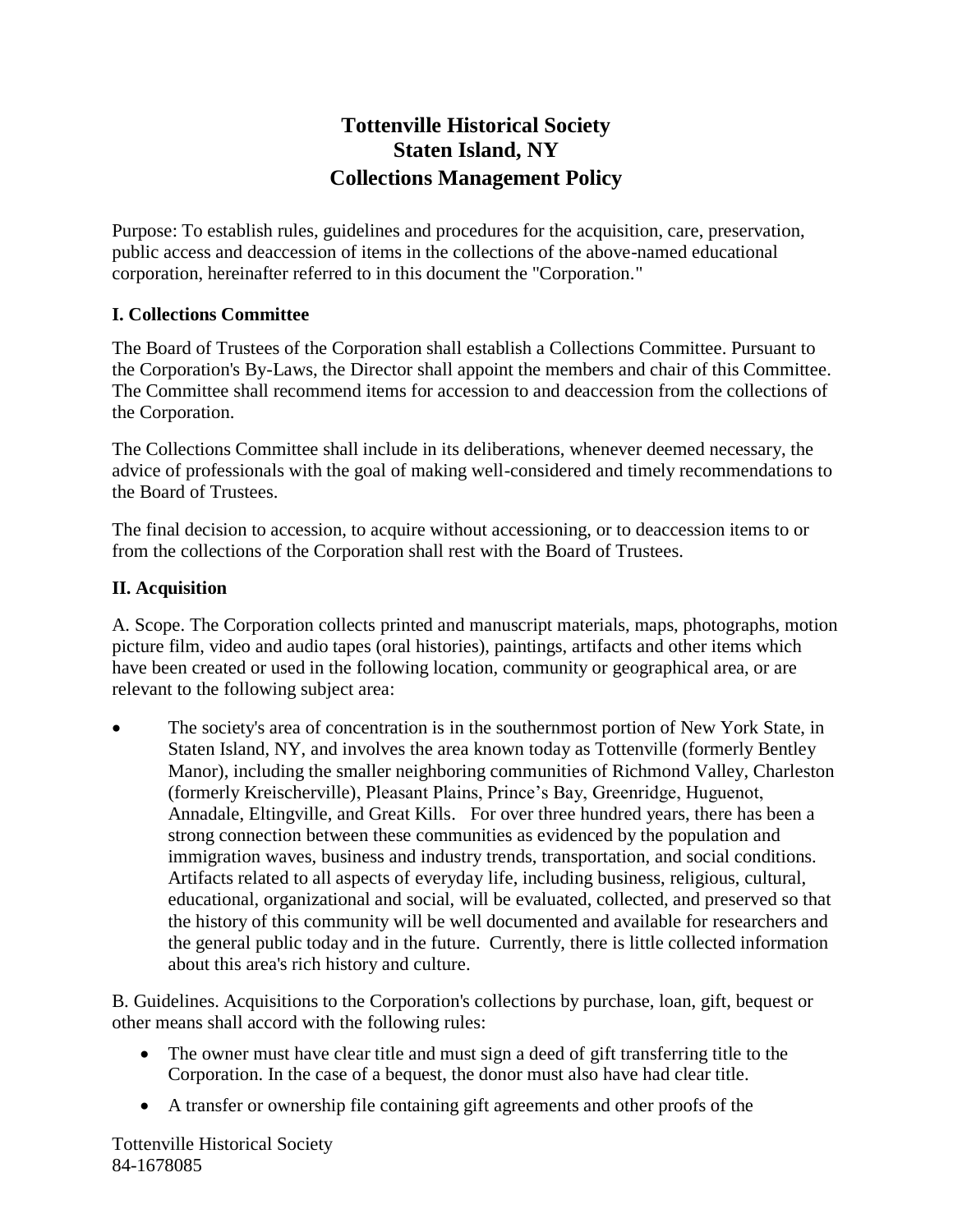Corporation's legal ownership of acquisitions shall be maintained.

- Acquisitions by purchase shall not exceed the annual budget for such purchases unless additional proper financing has been arranged.
- No acquisition shall be appraised by a trustee, staff member, or any other person closely associated with either. (See U.S. Tax Reform Act of l984 and Internal Revenue Service regulations relating to the act.)
- The Corporation must be capable of housing and caring for the proposed acquisition according to generally accepted professional standards.
- Proposed acquisitions shall be free of donor-imposed restrictions unless such restrictions are agreed to by the Collections Committee and the Board of Trustees.
- Acquisitions approved by the Board of Trustees for accessioning shall be promptly accessioned upon receipt and acceptance under a system approved by the Collections Committee and the Board of Trustees.
- Donors and prospective donors, whenever deemed appropriate, should be asked by the Collections Committee whether they would be willing to provide funds for the full or partial cost of accessioning and subsequent maintenance of materials gifted to the Corporation. Willingness or unwillingness to provide such funds should usually not be a determining factor in the Board of Trustees decision to accept or reject a gift for accessioning.

#### **III. Care and Preservation**

The Corporation realizes its obligation to protect its collections which are held in the public trust. Therefore, the Corporation shall act to the best of its ability, according to the following guidelines:

A. A stable environment for items in storage or on display shall be maintained by protecting them from excessive light, heat, humidity and dust. The environmental needs of different materials shall be considered.

B. All materials shall be protected against theft, fire, and other disasters by a security system and by a written disaster plan.

C. When possible, paper materials shall be copied on microfilm, photocopied on acid-free paper, or otherwise made redundant and stored in a separate location.

D. When deemed necessary, conservation of materials shall be undertaken with the advice of a trained conservator.

E. Records shall be kept using appropriate forms for documentation: i.e., temporary receipt form, deed of gift, accession forms, relevant correspondence, conservation reports and deaccession records.

F. Inventories and location records shall be kept up to date to facilitate public access and to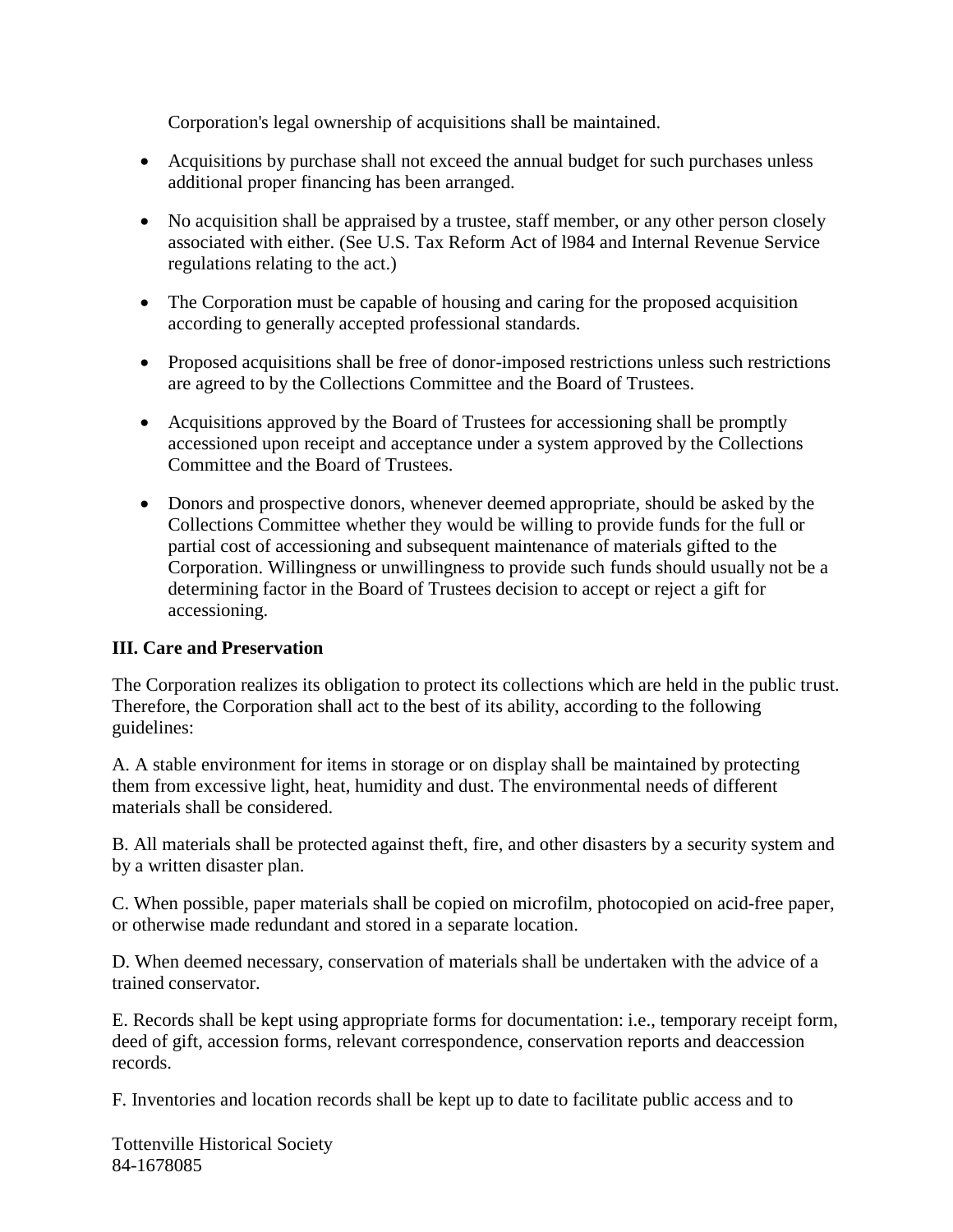prevent loss.

### **IV. Public Access**

The Corporation shall make research materials in its possession available to legitimate researchers with legitimate justification, but with the following stipulations:

A. Inventories, relevant files and the assistance of a staff member or trained volunteer shall be available to users.

B. A registration form listing rules for usage shall be read, filled out and signed by all researchers.

C. The Corporation may limit the use of fragile or usually valuable materials.

D. Hours of operation may be by designated hours or by appointment, depending on the availability of staff or trained volunteers.

E. Photographic and xerographic reproduction:

- A Request for Copies form containing a notice of copyright restriction shall be signed by each user before copies are made.
- Copies may not be used "for any purpose other than private study, scholarship or research." (United States Copyright Law, Title 17)
- Reproduction by the corporation in no way transfers either copyright or property rights, nor does it constitute permission to publish or to display materials.
- All prices for copying shall be determined by the Board of Trustees.
- In some cases, the Corporation may refuse to allow copies to be made because of the physical condition of the materials, restrictions imposed by the donor, copyright law, or right-to-privacy statutes.

F. A fee may be charged for research work done to meet requests: the amount shall be set by the Board of Trustees.

G. The Corporation may refuse access to an individual researcher who has demonstrated such carelessness or deliberate destructiveness as to endanger the safety of the materials.

In addition, the Corporation is committed to bringing to the public information culled from its documents, photographs, artifacts and oral histories by presenting public programs, including slide shows, live acts, videos and films; mounting exhibits; and publishing newsletters, pamphlets, checklists and guides to the collections whenever possible.

## **V. Deaccession**

No accessioned object or collection shall be removed from the Corporation's auspices except in conformity with the following rules: